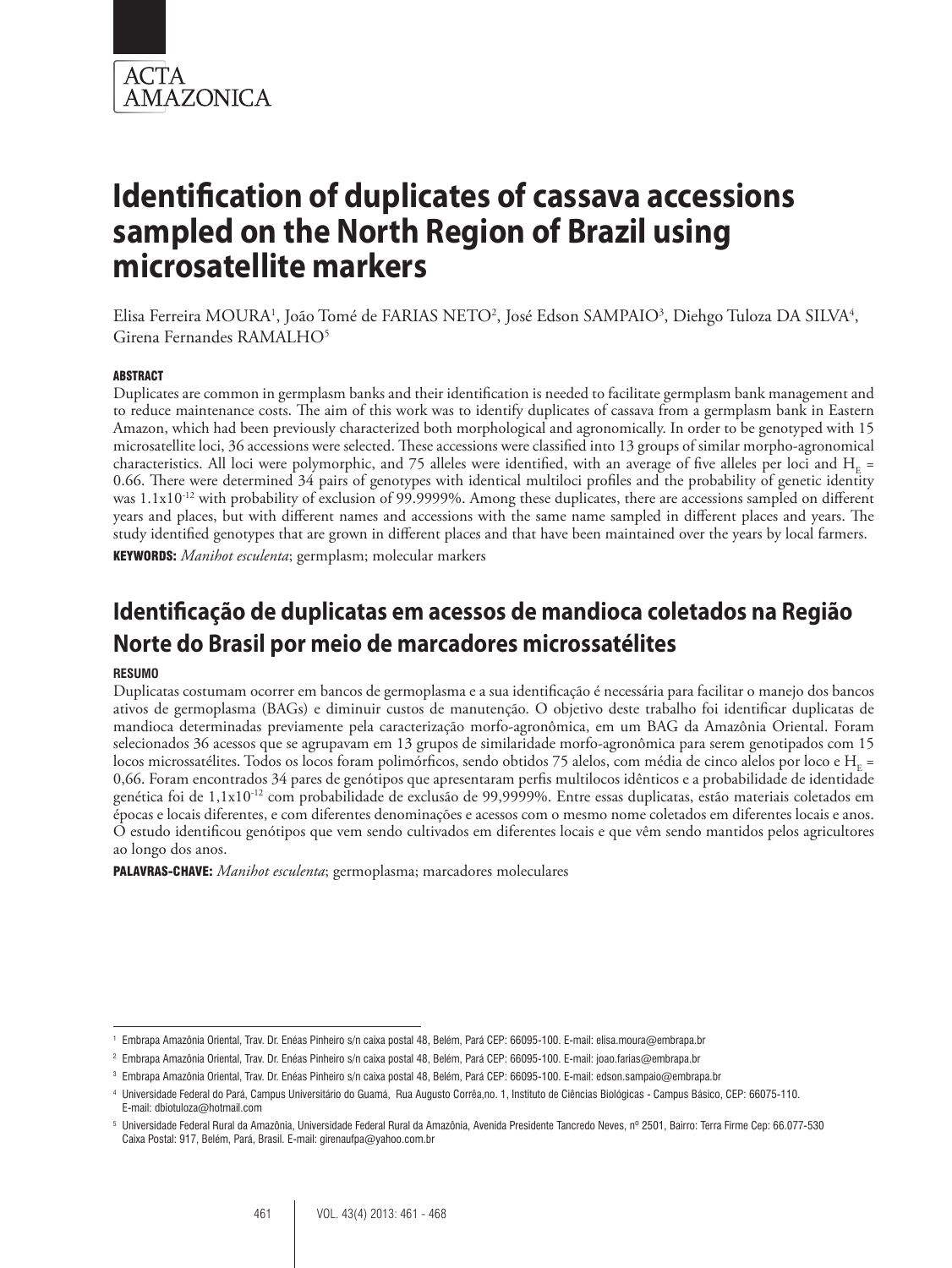

#### **INTRODUCTION**

Cassava (*Manihot esculenta*) is an important source of carbohydrates for more than 800 million people around the world, especially in underdeveloped countries. There are reasons to believe that the species domestication has occurred towards the Southern border of the Amazon Basin (Olsen and Schaal 2001; Leotárd *et al.* 2009). Possibly the North region keeps a great portion of cassava genetic variation, specially due to the diversity of products that local farmers generate from this root.

In Brazil, cassava is grown almost all across its territorial extension, which means the country has genetic variability for adaptation to different environments and climatic conditions. This variability has been maintained on germplasm bank and collections established in different sites of the country. One of them is established on Pará State, the main producer of cassava in Brazil and also known for the diversity of products its population generates from cassava root and even from its leaves. The bases of this germplasm bank are genotypes sampled in properties of familiar farmers from Pará State. At the present, the germplasm bank maintains 470 accessions, including genotypes of 'sweet', 'bitter' and 'sugary'cassava. The accessions have been characterized according to 39 morpho-agronomical characters, established by Fukuda and Guevara (1998), which is followed by the majority of Brazilian germplasm collections and banks. Based on this characterization, some morpho-agronomical similarities have been observed among accessions, including ones with different names and sampled in different places. The identification of duplicates on germplasm banks is interesting to reduce its size, which facilitates its management. Also, it helps the genetic breeding program, since identical genotypes will not be chosen for field trial experiments or for controlled crosses.

The main procedure to identify duplicates is using molecular genotyping, since molecular markers represent a portion of the genome that does not suffer environmental influence. Microsatellite markers, due to high information generated per locus, have been used to identify duplicates on germplasm banks and populations of different species (Robichaud *et al.* 2006; Irish *et al.* 2010; van Treuren *et al.* 2010). Methods of identification that use multiloci profiles of microsatellites are more accurate than the ones based on dominant markers, since genotypes can present a complete coincidence and the probability of casual coincidence can be measured based on allelic frequencies (Paetkau and Strobeck 1994).

Thus, the aim of this work was to genotype cassava accessions previously identified as morpho-agronomically similar with microsatellite markers, in order to verify if they represent duplicates.

## **MATERIALS AND METHODS**

It was selected 36 accessions from the Germplasm Bank of Embrapa Eastern Amazon, located in Belém, Pará, Brazil. The accessions were morphologically characterized according to Fukuda and Guevara (1998) and they showed similarity. These accessions were divided according to the morphological characterization in 13 groups (Table 1). When samples were being collected, it was decided to maintain the same name given by farmers. The selected accessions were composed of 16 samples of 'sweet' cassava, differentiated by the letter 'M' (as for 'macaxeira') and 20 accessions of 'bitter' cassava. On similarity groups where accessions came from the same locality, they were sampled on different farms. Figure 1 shows the geographical sample locations on the map. Genomic DNA was extracted according to the method of Doyle and Doyle (1990) with modifications. Leaves were macerated with liquid nitrogen and polivinilpirrolidone and 3 mL CTAB extraction buffer (2% CTAB, 5 M NaCl, 0.5 M EDTA, PVP, 1 M Tris-HCl and sterilized water) was added to the macerate. Then, it was homogenized and incubated in water bath at 65  $\mathrm{^{\circ}C}$ for one hour. After that period, it was added cloroformium: isoamilic alcohol (24:1), the extract was homogenized and samples were centrifuged for 10 minutes at 10,000 rpm. It was added 3 mL 95% ethylic alcohol to the supernatant to



**Figure 1 -** Map of Pará and Amapá States showing the municipalities where cassava accessions used in this study were collected.  $1 = 0$ iapoque;  $2 = 1$ Pedra Branca do Amapari;  $3 =$  Ferreira Gomes;  $4 =$  Alenguer;  $5 =$  Santarém;  $6 =$  Belterra;  $7 =$  Belém;  $8 =$  Santa Bárbara do Pará;  $9 =$  Acará;  $10 =$  Moju; 11 = Terra Alta; 12 = Castanhal; 13 = Igarapé-Açu; 14 = Santa Maria do Pará;  $15 =$  Bragança; 16 = Viseu; 17 = Paragominas; 18 = Santana do Araguaia.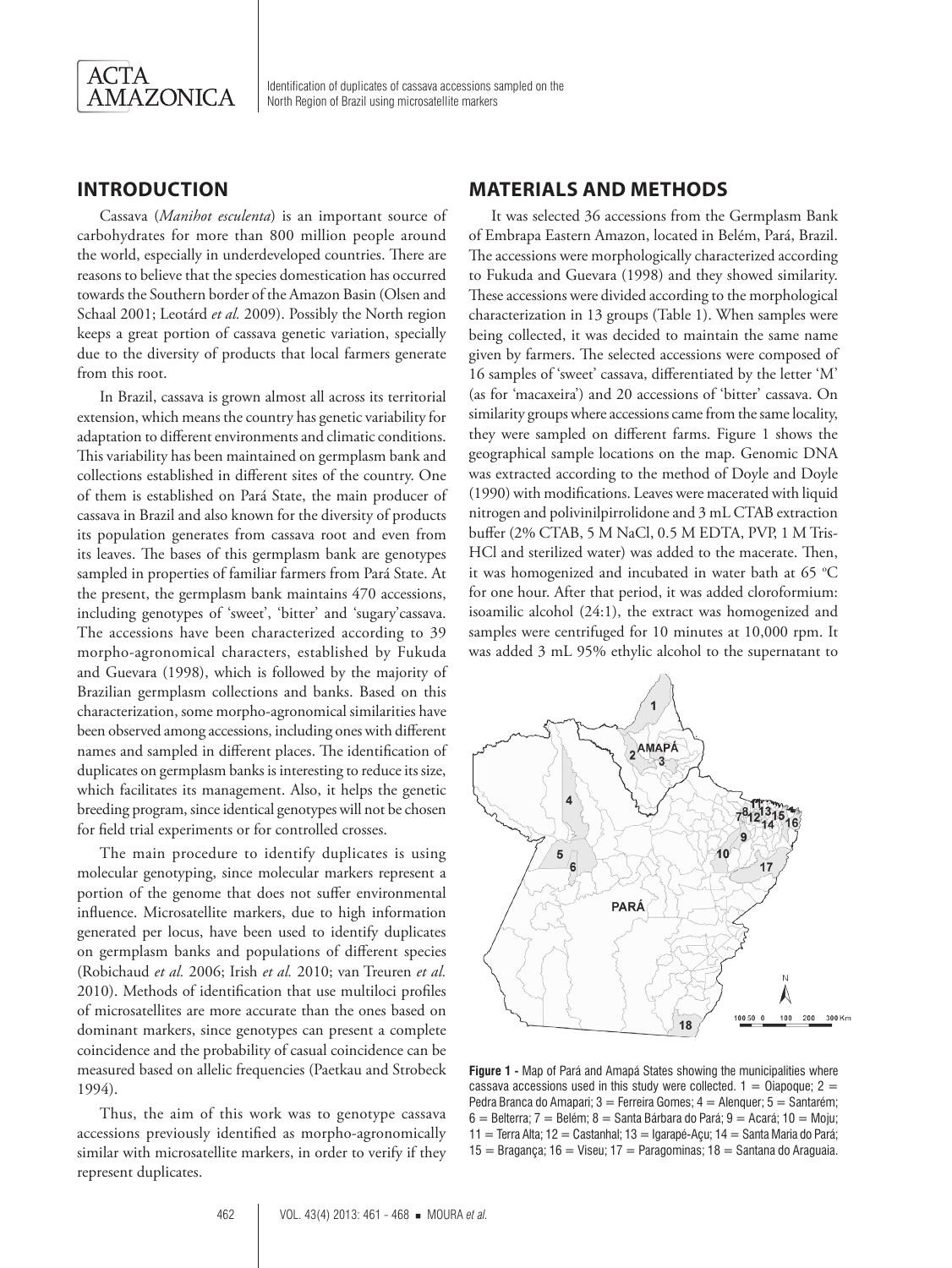ACTA AMAZONICA

| Similarity group | Germplasm bank code | Common name      | Sample place in Brazil      | Sample year |
|------------------|---------------------|------------------|-----------------------------|-------------|
| 1                | CPATU 162           | M. Saracura-BA   | <b>Bahia State</b>          | 1995        |
|                  | CPATU 021           | M. Saracura 2    | Unknown                     | 1950        |
| $\overline{2}$   | CPATU 019           | M. Manteiga - PA | Mosqueiro Island, PA        | 1950        |
|                  | CPATU 183           | M. Manteiga - AP | Pedra Branca do Amapari, AP | 1996        |
|                  | CPATU 023           | M. Olho Preto    | Unknown                     | 1950        |
|                  | CPATU 147           | M. Viseu         | Viseu, PA                   | 1994        |
|                  | CPATU 122           | M. 25-AP         | Pedra Branca do Amapari, AP | 1993        |
| 3                | CPATU 177           | M. Bahia - AP    | Ferreira Gomes, AP          | 1996        |
|                  | CPATU 376           | M. Bahia - PA    | Moju, PA                    | 2002        |
|                  | CPATU 448           | M. Pretinha      | Terra Alta, PA              | 2009        |
|                  | CPATU 057           | M. Peruana       | Alenquer, PA                | 1970        |
| 4                | CPATU 009           | Hamburguesa      | Unknown                     | 1947        |
|                  | CPATU 366           | M. Itu           | Belém, PA                   | 2002        |
|                  | CPATU 193           | Maranhense       | Bragança, PA                | 1996        |
| 5                | CPATU 397           | Prova D'áqua     | Acará, PA                   | 2005        |
|                  | CPATU 029           | Tapioqueira      | Belém, PA                   | 1960        |
| 6                | CPATU 033           | Boi 1            | Santarém, PA                | 1960        |
|                  | CPATU 317           | Boi 2            | Belterra, PA                | 2001        |
|                  | CPATU 083           | Boião 1          | Santarém, PA                | 1986        |
|                  | CPATU 305           | Boião 2          | Santarém, PA                | 2001        |
|                  | CPATU 339           | M. Curuai        | Santarém, PA                | 2001        |
| $\overline{7}$   | CPATU 340           | M. Lulu          | Santarém, PA                | 2001        |
| 8                | CPATU 255           | CAS 36.9         | Santa Bárbara, PA           | 2000        |
|                  | CPATU 143           | Maniçobeira      | Belém, PA                   | 1994        |
|                  | CPATU 069           | M. Amarela 1     | Santana do Araguaia, PA     | 1970        |
| 9                | CPATU 070           | M. Amarela 2     | Santana do Araguaia, PA     | 1970        |
|                  | CPATU 261           | Pretinha         | Paragominas, PA             | 2000        |
|                  | CPATU 459           | Manivão          | Bragança, PA                | 2009        |
| 10               | CPATU 285           | Pacajá 1         | Paragominas, PA             | 2000        |
|                  | CPATU 457           | Pacajá 2         | Bragança, PA                | 2009        |
|                  | CPATU 498           | Milagrosa        | Igarapé-Açu, PA             | 2010        |
| 11               | CPATU 357           | Duguinha         | Castanhal, PA               | 2001        |
|                  | CPATU 458           | Tumase - PA      | Bragança, PA                | 2009        |
| 12               | CPATU 124           | Tumase - AP      | Oiapoque, AP                | 1993        |
|                  | CPATU 404           | Sebastiana       | Santa Maria do Pará, PA     | 2005        |
| 13               | CPATU 013           | Jurará           | Belém, PA                   | 1947        |

**Table 1 -** Information of places and years of cassava (*Manihot esculenta*) accessions used in this study from the germplasm bank of Embrapa Eastern Amazon. Letter M (as for 'macaxeira') indicates accessions of 'sweet' cassava.

precipitate the DNA and samples were centrifuged for 10 minutes at 10,000 rpm. After that phase, the precipitate was washed with 70% ethylic alcohol for 10 minutes and at 5,000 rpm. DNA samples were ressuspended with 300 mL TE buffer (10 mM Tris-HCl, 1 mM EDTA, pH 8.0) and RNAse. DNA was quantified in 1% agarose gel using samples of phage lambda DNA on different concentrations (50, 100 e 200 ng mL<sup>-1</sup>) as pattern. DNA was diluted to 10 ng mL<sup>-1</sup>. It was used 15 microsatellite primers (Table 2), developed by Chavarriaga-Aguire *et al.* (1998) and Mba *et al.* (2001). Polymerase chain reactions (PCR) were prepared for a final volume of 20 mL, containing 30 ng of genomic DNA, 50

mM of each triphosphate deoxiribonucleotides (dATP, dCTP, dGTP e dTTP), 0.1 mM of each pair of primer (forward and reverse),  $10 \text{ mg } \text{mL}^{-1}$  of BSA (bovine serum albumin), 0.6 units of Taq DNA polymerase (Invitrogen, Brazil) and 1X reaction buffer containing MgCl<sup>2</sup> (1 mM) supplied by the manufacturer. PCR were performed on a thermocycler (Applied Byosystems, GeneAmp®, PCR Instrument System 9700, USA). The temperature cycling profile was: an initial denaturation step for 5 min at 94 °C, followed by 30 cycles of denaturation at 94 °C for 1 min, annealing at 55 °C to 59 °C (depending on the primer) for 2 min and primer extension at 72 °C for 2 min and a final extension cycle of 5 min at 72 °C.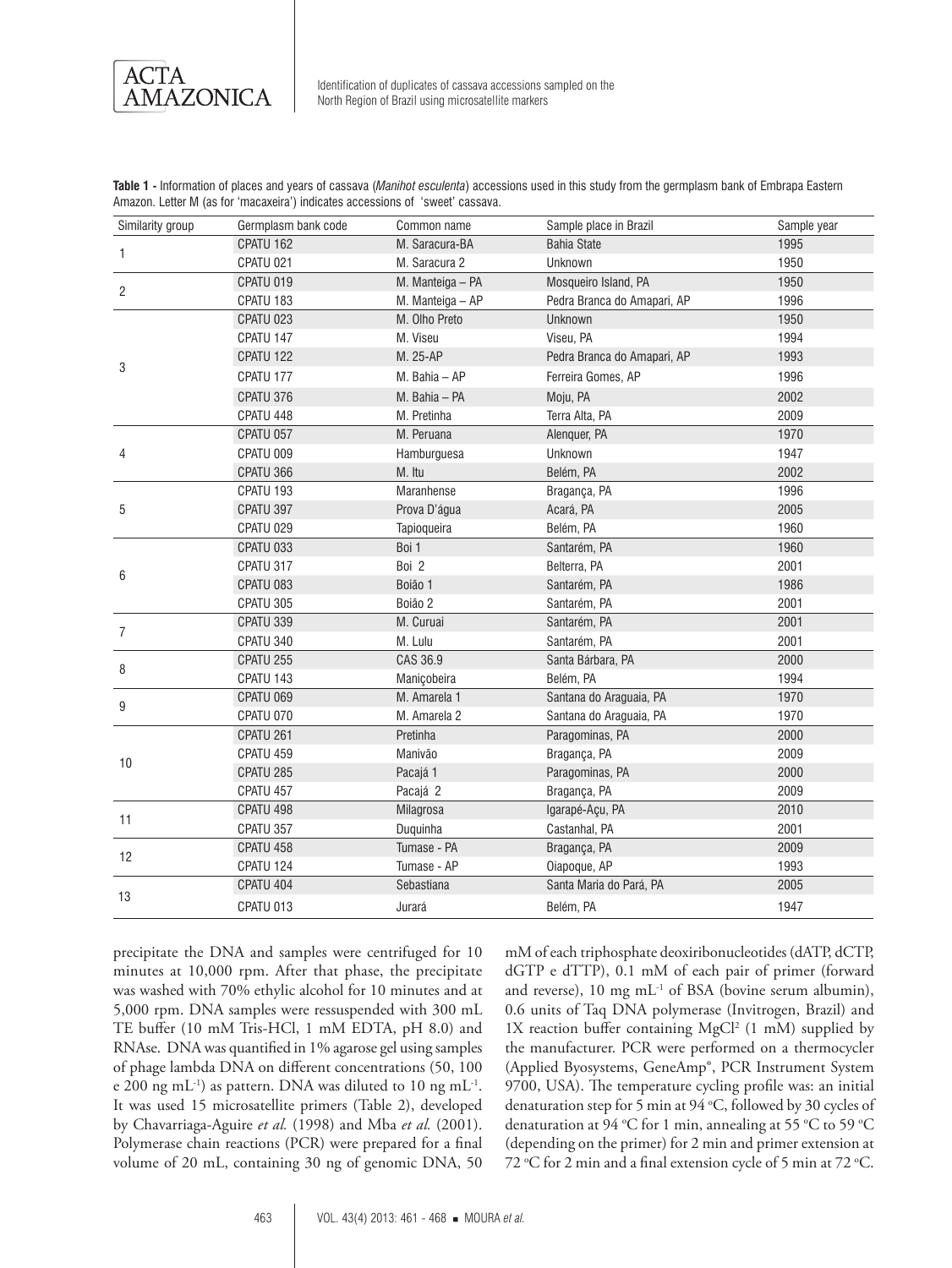**Table 2 -** Information of microsatellite loci used in the analysis of identification of duplicates of cassava (*Manihot esculenta*) accessions sampled in the North region of Brazil, with respective sequence, annealing temperature, number of alleles (A), observed and expected heterozygosity (H<sub>0</sub> and H<sub>E</sub>) and coefficient of endogamy (F).  ${\sf H}_0$ , H $^{\scriptscriptstyle\rm E}$  and F were estimated after the exclusion of duplicates.

| Locus   | Sequence 5'-3'                                              | $T_a$ (°C) | Α              | Η.   | Η,   | F       |
|---------|-------------------------------------------------------------|------------|----------------|------|------|---------|
| GAGG05  | F-TAATGTCATCGTCGGCTTCG<br>R-GCTGATAGCACAGAACACAG            | 55         | $\overline{2}$ | 0.55 | 0.44 | $-0.25$ |
| SSRY102 | F-TTGGCTGCTTTCACTAATGC<br>R-TTGAACACGTTGAACAACCA            | 55         | $\overline{2}$ | 0.33 | 0.44 | 0.25    |
| SSRY82  | F-TGTGACAATTTTCAGATAGCTTCATTCA<br>R-CACCATCGGCATTAAACTTTG   | 55         | 6              | 0.67 | 0.74 | 0.10    |
| SSRY09  | F-ACAATTCATCATGAGTCATCAACTAACT<br>R-CCGTTATTGTTCCTGGTCCT    | 58         | 5              | 0.33 | 0.70 | 0.53    |
| GA126   | F-AGTGGAAATAAGCCATGTGATG<br>R-CCCATAATTGATGCCAGGTT          | 58         | 6              | 0.50 | 0.72 | 0.31    |
| GA136   | F-CGTTGATAAAGTGGAAAGAGCA<br>R-ACTCCACTCCCGATGCTCGC          | 56         | 5              | 0.67 | 0.62 | $-0.07$ |
| SSRY04  | F-ATAGAGCAGAAGTGCAGGCG<br>R-CTAACGCACACGACTACGGA            | 55         | 8              | 0.94 | 0.80 | $-0.19$ |
| SSRY164 | F-TCAAACAAGAATTAGCAGAACTGG<br>R-TGAGATTTCGTAATATTCATTTCACTT | 55         | 5              | 0.28 | 0.73 | 0.62    |
| SSRY20  | F-CATTGGACTTCCTACAAATATGAAT<br>R-TGATGGAAAGTGGTTATGTCCTT    | 56         | 5              | 0.50 | 0.55 | 0.09    |
| SSRY19  | F-TGTAAGGCATTCCAAGAATTATCA<br>R-TCTCCTGTGAAAAGTGCATGA       | 56         | 5              | 0.83 | 0.69 | $-0.20$ |
| SSRY63  | F-TCAGAATCATCTACCTTGGCA<br>R-AAGACAATCATTTTGTGCTCCA         | 58         | 4              | 0.44 | 0.57 | 0.22    |
| SSRY106 | F-GGAAACTGCTTGCACAAAGA<br>R-CAGCAAGACCATCACCAGTTT           | 57         | 6              | 0.55 | 0.72 | 0.23    |
| GA131   | F-TTCCAGAAAGACTTCCGTTCA<br>R-CTCAACTACTGCACTGCACTC          | 58         | 6              | 0.89 | 0.77 | $-0.15$ |
| SSRY21  | F-CCTGCCACAATATTGAAATGG<br>R-CAACAATTGGACTAAGCAGCA          | 57         | 5              | 0.61 | 0.66 | 0.08    |
| GA21    | F-GGCTTCATCATGGAAAAACC<br>R-CAATGCTTTACGGGAGAGCC-           | 55         | 5              | 1.00 | 0.73 | $-0.37$ |
| Mean    |                                                             |            | 5              | 0.61 | 0.66 | 0.08    |

For primer SSRY82, the conditions of amplification were: an initial denaturation step for 5 min at 94 °C, followed by 35 cycles of DNA denaturation at 95 ºC for 30s, annealing at 55 ºC for 30 s and elongation at 72 ºC for 45s; after 35 cycles, there was a primer extension at 72 ºC for 10 min.

Amplification products were separated on vertical electrophoresis (Omniphor, HMEDI15, England), using 6% polyacrilamide gel. Gels were revealed with silver nitrate and scanned for image analyses. Gels were visually interpreted and each primer represented a locus and each band with different migration pattern was considered an allele. For the construction of the dendrogram, bands were analyzed as presence (1) and absence (0) for the 36 accessions. These data were used to construct a dendrogram based on the unweighted pair group method with arithmetic average (UPGMA) using the Jaccard similarity index. A bootstrap resampling method was performed to determine the robustness of the dendrogram, and 1,000 bootstrap replicates were obtained from the original data of 36 accessions. All calculations were performed using FreeTree 0.9.1.50 (Pavlicek *et al.* 1999) and the dendrogram was drawn using TreeView 1.6.6 (Page 2001). Genetic diversity parameters, such as the number of alleles per locus, allelic frequency, percent of polymorphic loci, observed average heterozygosity  $(H_0)$ , gene diversity (expected heterozygosity  $- H<sub>r</sub>$ ) obtained per locus, and allelic frequencies per locus were estimated using GenAlEx 6.4.1 (Peakall and Smouse 2006). The probability of genetic identity and the probability of exclusion were obtained according to the method suggested by Paetkau and Strobeck (1994) and calculated with GenAlEx.

#### **RESULTS**

All microsatellite loci used were 100% polymorphic and generated 75 alleles, with an average of five alleles per locus (Table 2). The number of alleles varied from two (GAGG05 and SSRY102) to eight (SSRY04). The Jaccard coefficient of similarities was estimated among cassava accessions. It was identified 34 pairs of duplicates, which showed identical multiloci profiles and, consequently, genetic similarity = 1.0. The probability that two individuals share the same genetic profile by chance with the 15 loci used and the allelic frequencies obtained was  $1.1x10^{-12}$ . It means that the probability that they represent duplicates is 99.9999%. The accessions that correspond to duplicates are listed on Table 3, with the probability of occurrence of each genotype considering the allelic frequencies estimated for the 36 accessions. All probabilities of occurrence of genotypes were very low. For genotype of group 4 (Table 3), for example, an exact match between unrelated genotypes in a randomly mating population is one in hundreds of quintillions. Considering the 13 groups of morphological similarity, only three groups had individuals that were not identical. In group 4, the genotype 'Hamburguesa' was different from 'M. Itu' and 'M. Peruana'. In group 10, 'Pretinha' and 'Manivão' were not duplicates and were different from two accessions named 'Pacajá'. In group 12, the two accessions named 'Tumase' were different

After the detection of duplicates, sample was reduced to 18 genotypes. Genetic diversity parameters were estimated after the removal of duplicates, to avoid overestimatives (Table 2). Average  $H_E$  was 0.66 and  $H_E$  per locus varied from 0.80 (SSRY04) to 0.44 (GAGG05 and SSRY102). Average  $H_0$ was 0.61 and  $H_0$  per locus varied from 1.00 (GA21) to 0.28 (SSRY164). Total coefficient of endogamy was 0.08.

The dendrogram with bootstrap calculations clearly showed the grouping of the duplicates (Figure 2). The dendrogram showed that accessions did not cluster according to the sample location or according to 'sweet' or 'bitter' type.

The analysis showed three different situations: confirmation of materials with the same name that share the same genotype; materials with the same name that are different and genotypes with different names spread through different places. Confirmation of materials with the same name and the same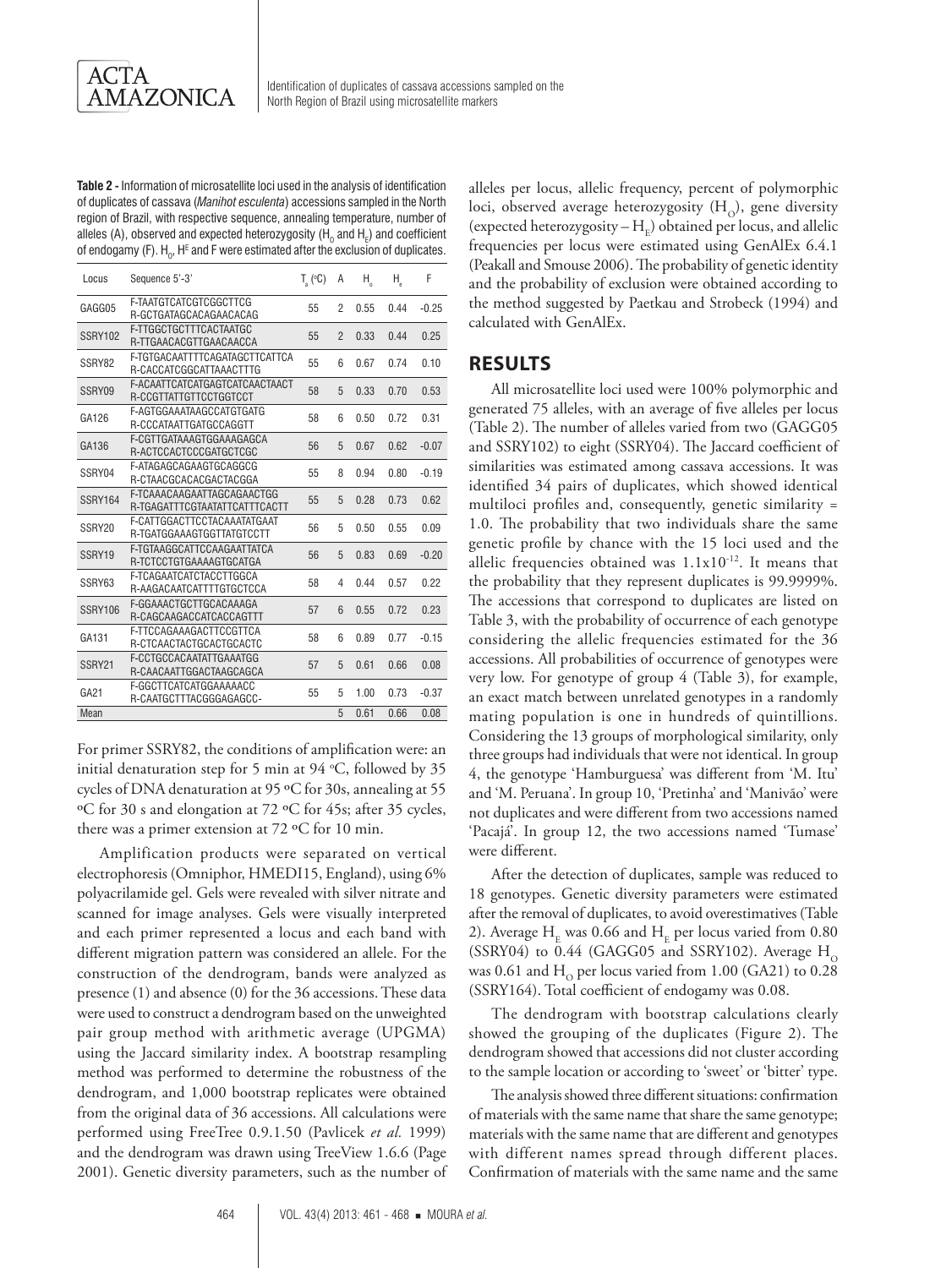ACTA **AMAZONICA** 

**Table 3 -** Accessions of cassava (*Manihot esculenta*) sampled in the North region of Brazil that represented duplicates according to genotyping with 15 microsatellite loci and the probability of identity of each genotype.

| Group of similarity | Accession         | Genotype probability of identity |
|---------------------|-------------------|----------------------------------|
| Group 1             | M. Saracura-BA    | $6.7x10^{-17}$                   |
|                     | M. Saracura 2     |                                  |
| Group 2             | M. Manteiga - PA  | 7.9x10-16                        |
|                     | M. Manteiga - AP  |                                  |
| Group 3             | M. Olho Preto     | $5.3x10^{-12}$                   |
|                     | M. Viseu          |                                  |
|                     | M. 25-AP          |                                  |
|                     | M. Bahia          |                                  |
|                     | 05 M. Bahia       |                                  |
|                     | M. Pretinha       |                                  |
| Group 4             | M. Peruana        | $1.1x10^{-15}$                   |
|                     | M. Itu            |                                  |
| Group 5             | <b>Maranhense</b> | $2.2x10^{-12}$                   |
|                     | Prova D'água      |                                  |
|                     | Tapioqueira       |                                  |
| Group 6             | Boi 1             | $2.4x10^{-12}$                   |
|                     | Boião 1           |                                  |
|                     | Boi 2             | $6.1x10^{-13}$                   |
|                     | Boião 2           |                                  |
| Group 7             | M. Curuai         | $3.1x10^{-16}$                   |
|                     | M. Lulu           |                                  |
| Group 8             | CAS 36.9          | 4.9x10-19                        |
|                     | Maniçobeira       |                                  |
| Group 9             | M. Amarela 1      | $1.1x10^{-13}$                   |
|                     | M. Amarela 2      |                                  |
| Group 10            | Pacajá 1          | $3.0x10^{-14}$                   |
|                     | Pacajá 2          |                                  |
| Group 11            | Milagrosa         | $2.2x10^{-15}$                   |
|                     | Duguinha          |                                  |
| Group 13            | Sebastiana        | $2.0x10^{-12}$                   |
|                     | Jurará            |                                  |
|                     |                   |                                  |

genotype occurred even for accessions sampled in different places. Among the genotypes identified as duplicates, there are accessions sampled in very distant periods, such as genotypes 'Sebastiana', sampled in 2005, and 'Jurará', sampled in 1947, both in Pará State (Table 1). This situation occurs for the duplicates of groups 1, 2, 3, 4, 5, 6 and 13 (Table 1). Also, the same genotype was sampled in different places in groups 2, 3, 4, 5, 6, 8, 10, 11 and 13.

#### **DISCUSSION**

We have shown in this study that some cassava genotypes are spread through a large area in the North region, more than 99.9999% confident. The sample size could be considered small to estimate the allelic frequencies, which could lead to an underestimation. However, the  $H_F$  (Table 2) obtained were similar to the ones obtained in other analyses done with a higher number of samples, when primers GA21, GA126,

GA131 and GA136 were compared (Elias *et al.* 2001; Siqueira *et al.* 2009; Siqueira *et al.* 2010).

 $H<sub>o</sub>$  values, although high, were comparable to the values obtained with cassava sampled in several parts of the world (Elias *et al.* 2001; Fregene *et al.* 2003). High levels of heterozygosis are characteristic of a plant with allogamous reproduction and asexual propagation.

The occurrence of the same genotypes in different places confirms the existence of exchanges of propagative material of cassava genotypes among farmers in the North region. This may have contributed to the lack of correlation between genetic grouping in the dendrogram and geographical places, as observed for cassava in other geographic regions (Elias *et al.* 2004; Siqueira *et al.* 2009). The different denominations that farmers attribute to cassava landraces seem to be common. Surveys of cassava names in different countries have identified that the nomination of the landraces is often given separately by farmers, even from the same place or community (Salick *et al.* 1997; Mkumbira *et al.* 2003). However, there were varieties that kept their names over the years and in different places, such as 'Pacajá', 'M. Manteiga' and 'M. Saracura'. This may



**Figure 2 -** Dendrogram of the 36 accessions of cassava (*Manihot esculenta*) obtained from 15 microsatellite markers polymorphism using the similarity index of Jaccard, bootstrap values and the unweighted pair group method with arithmetic mean (UPGMA).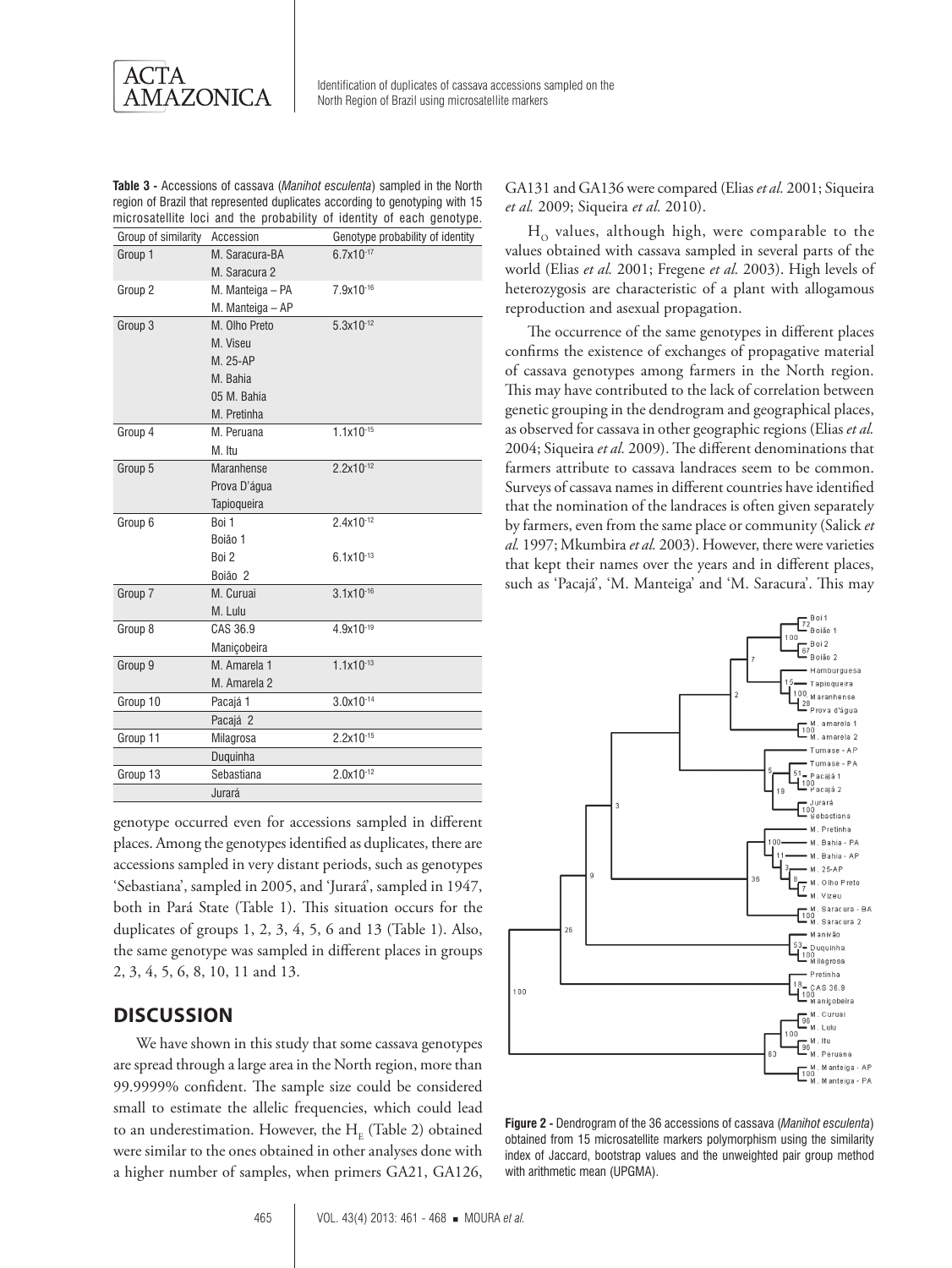

be related to the importance and value of the landrace among farmers of a more extensive area. Otherwise, the accessions named 'Tumase' were very genetically different, evidencing another common situation among cassava landraces: the coincidence of names between genetically distinct genotypes.

The identification of duplicates on germplasm banks of vegetatively propagated plants seems to be common (Irish *et al.* 2010; van Treuren *et al.* 2010). This may be due to usual exchanges of propagules among farmers of different regions, especially when the species has economical importance. In the new place, that genotype may receive a new name, causing certain confusion on samples and maintenance of accessions on germplasm banks. However, as the species are vegetatively propagated, there may be spontaneous mutations in a single gene that generates an interesting variation. Thus, although genotyping with molecular markers can identify duplicates, the accessions genetically identical may not be discarded immediately, not before characterization is complete. Chemical characterization and analysis of genotypes resistance/tolerance to diseases may reveal differences among individuals with the same multiloci profile that may be due to a single mutation. However, duplicates identification is important to cluster accessions and to avoid crossings between them.

This study showed the occurrence of duplicates in a cassava germplasm bank composed mainly of landraces sampled on the North region of Brazil and evidenced specific genotypes that are spread through different sites of the region. The identification of these duplicates will be useful to the germplasm bank management and also in the selection of accessions for field trial experiments.

The resampling of the same genotype over many years in different places of the North region of Brazil may reflect the importance that some genotypes have for the farmers. These genotypes may be the most productive or have an important characteristic for food. Also, it emphasizes the importance that local farmers have as keepers of the genetic variation of cassava.

## **CONCLUSIONS**

The study showed that the availability of polymorphic microsatellite loci for cassava allowed identification of duplicates in a germplasm bank composed of accessions sampled mainly in the North region of Brazil. Identification of duplicates was 99.9999% confident. It showed that molecular characterization with highly informative markers is important to determine duplications in germplasm banks of vegetatively propagated species, such as cassava, and to reduce numbers of accessions in the bank, helping in its management. It also showed the great dispersion that some genotypes of cassava have in the North region, confirming that local farmers are keepers of genetic variability of cassava.

#### **ACKNOWLEDGMENTS**

The authors thank FAPESPA, CNPq and Embrapa for financial support and scholarship grants.

#### **REFERENCES**

- Chavarriaga-Aguirre, P.P.; Maya, M.M.; Bonierbale, M.W.; Kresovich, S.; Fregene, M.A.; Tohme. J.; Kochert, G. 1998. Microsatellites in cassava (*Manihot esculenta* Crantz): discovery, inheritance and variability. *Theoretical and Applied Genetics,* 97: 493-501.
- Doyle, J.J.; Doyle, J.L. 1990. Isolation of plant DNA from fresh tissue. *Focus*, 12: 13-15.
- Elias, M.; Muhlen, G.S.; McKey, D.; Roa, A.C.; Tohme, J. 2004. Genetic diversity of traditional South American landraces of cassava (*Manihot esculenta* Crantz): an analysis using microsatellites. *Economic Botany*, 52: 242-25.
- Elias, M.; Penet, L.; Vindry, P.; McKey, D.; Panaud, O.; Robert, T. 2001. Unmanaged sexual reproduction and the dynamics of genetic diversity of a vegetatively propagated crop plant, cassava (*Manihot esculenta* Crantz) in a traditional farming system. *Molecular Ecology*, 10: 1895-1907.
- Fregene, M.; Suarez, M.; Mkumbira, J.; Kulembeka, H.; Ndedya, E.; Kulaya, A.; Mitchel, S.; Gullberg, U.; Rosling, H.; Dixon, A.G.O.; Dean, R.; Kresovich, S. 2003. Simple sequence repeat marker diversity in cassava landraces: genetic diversity and differentiation in an asexually propagated crop. *Theoretical and Applied Genetics*, 107:1083-1093.
- Fukuda, W.M.G.; Guevara, C.L. 1998. *Descritores morfológicos e agronômicos para a caracterização de mandioca (Manihot esculenta Crantz).* Embrapa, Cruz das Almas, BA, Brasil. 38p.
- Irish, B.M.; Goenaga, R.; Zhang, D.; Schnell, R.; Brown, J.S.; Motamayor, J.C. 2010. Microsatellite fingerprinting of the USDA-ARS tropical agriculture research station cacao (*Theobroma cacao* L) germplasm collection. *Crop Science*, 50: 656-667.
- Léotard, G.; Duputié, A.; Kjellberg, F.; Douzery, E.J.P.; Debain, C.; Granville, J.J.; McKey, D. 2009. Phylogeography and the origin of cassava: new insights from the Northern rim of the Amazonian basin. *Molecular Phylogenetics and Evolution*, 53: 329-334.
- Mba, R.E.C.; Stephenson, P.; Edwards, K.; Melzer, S.; Nkumbira, J.; Gullberg; U.; Ape, K.; Gale, M.; Tohme, J.; Fregene, M. 2001. Simple sequence repeats (SSR) markers survey of the cassava (*Manihot esculenta* Crantz) genome: towards an SSRbased molecular genetic map. *Theoretical and Applied Genetics*, 102: 21-31.
- Mkumbira, J.; Chiwona-Karltun, L.; Lagercrantz, U.; Mahungu, N.M.; Saka, J.; Mhone, A.; Bokanga, M.; Brimer, L.; Gullberg, U.; Roling, H. 2003. Classification of cassava into 'bitter' and 'cool' in Malawi: from farmers perception to characterization by molecular markers. *Euphytica*, 132: 7–22.
- Olsen, K.M.; Schaal, B.A. 2001. Microsatellite variation in cassava (*Manihot esculenta*, Euphorbiaceae) and its wild relatives: further evidence for a Southern Amazonian origin of domestication. *American Journal of Botany,* 88:131-142.